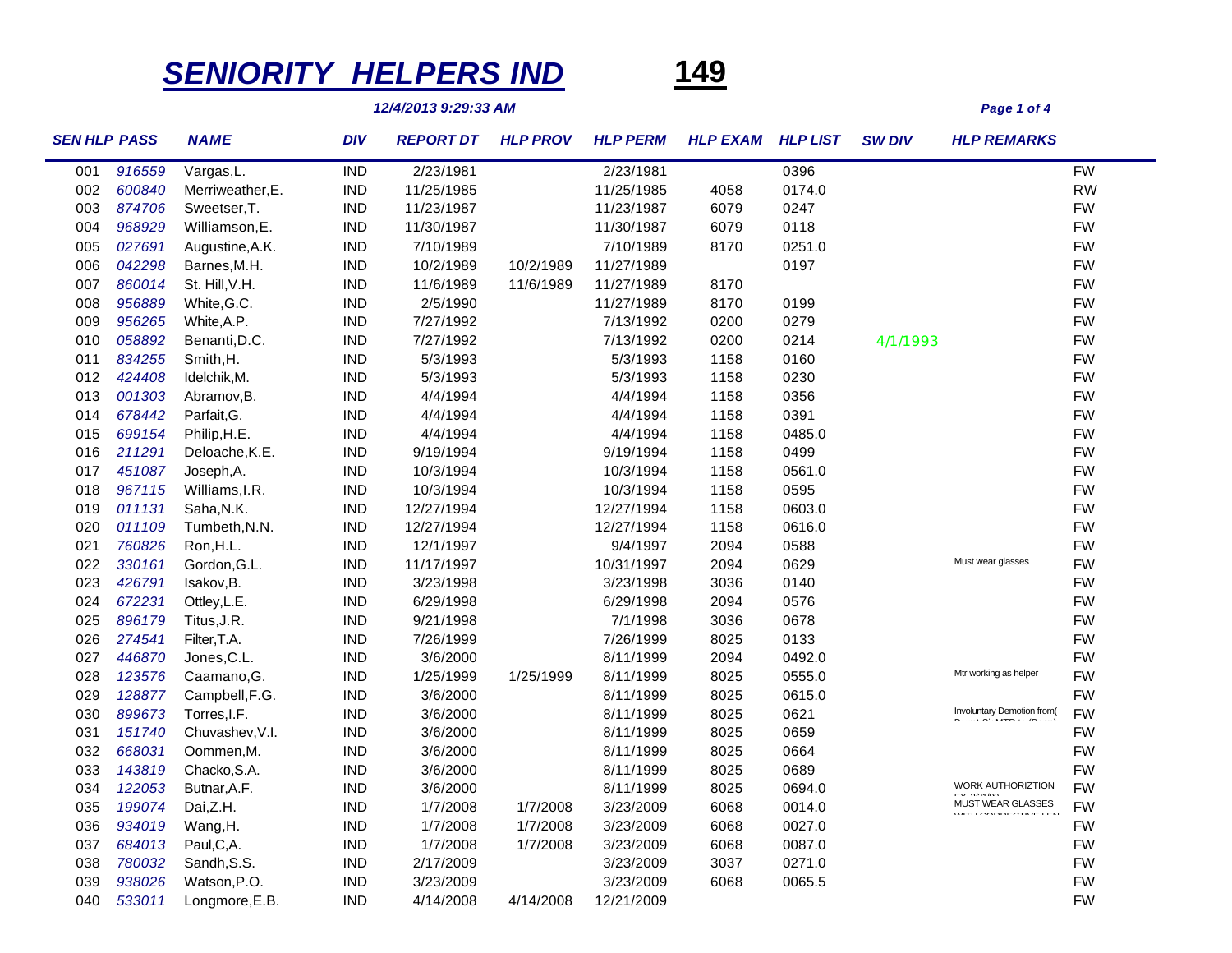## *12/4/2013 9:29:33 AM Page 2 of 4*

| <b>SEN HLP PASS</b> |        | <b>NAME</b>      | <b>DIV</b> | <b>REPORT DT</b> | <b>HLP PROV</b> | <b>HLP PERM</b> | <b>HLP EXAM</b> | <b>HLP LIST</b> | <b>SW DIV</b> | <b>HLP REMARKS</b>                                    |           |
|---------------------|--------|------------------|------------|------------------|-----------------|-----------------|-----------------|-----------------|---------------|-------------------------------------------------------|-----------|
| 041                 | 406009 | Hom, R.          | <b>IND</b> | 7/28/2008        | 7/28/2008       | 12/21/2009      |                 | 0112            |               |                                                       | <b>FW</b> |
| 042                 | 211031 | Delouisa Jr., N. | <b>IND</b> | 7/28/2008        | 7/28/2008       | 12/21/2009      |                 | 0187            |               |                                                       | <b>FW</b> |
| 043                 | 809048 | Shajan, M.       | <b>IND</b> | 7/19/2010        |                 | 7/19/2010       | 7048            | 0058.0          |               |                                                       | <b>FW</b> |
| 044                 | 495011 | Kwan, T.W.       | <b>IND</b> | 3/3/2008         | 3/3/2008        | 7/19/2010       | 7048            | 0074.0          |               | TA791 Sognal Maintainer<br><b>DULL DO 0007 TEDIA</b>  | <b>FW</b> |
| 045                 | 683043 | Patel, V.C.      | <b>IND</b> | 7/19/2010        |                 | 7/19/2010       | 7048            | 0089.0          |               |                                                       | <b>FW</b> |
| 046                 | 009025 | Allen, S.E.      | <b>IND</b> | 8/25/2008        | 8/25/2008       | 7/19/2010       | 7048            | 0089.0          |               | MUST WEAR GLASSES<br>MITH CODDECTIVE LEM              | <b>FW</b> |
| 047                 | 828004 | Skelly, B.       | <b>IND</b> | 7/28/2008        | 7/28/2008       | 7/19/2010       | 7048            | 0106.0          |               |                                                       | <b>FW</b> |
| 048                 | 419024 | Huq, E.          | <b>IND</b> | 7/19/2010        |                 | 7/19/2010       | 7048            | 0108.0          |               |                                                       | <b>FW</b> |
| 049                 | 098016 | Brice, P.J       | <b>IND</b> | 7/28/2008        | 7/28/2008       | 7/19/2010       | 7048            | 0131.0          |               | <b>CORRECTION OFFICE</b><br><b>DEDT OF CODDECTION</b> | <b>FW</b> |
| 050                 | 170015 | Connell, A.O.    | <b>IND</b> | 7/19/2010        |                 | 7/19/2010       | 7048            | 0151.0          |               |                                                       | <b>FW</b> |
| 051                 | 538019 | Lozano, A.       | <b>IND</b> | 7/19/2010        |                 | 7/19/2010       | 7048            | 0171.0          |               |                                                       | <b>FW</b> |
| 052                 | 292007 | Frederick, G.G.  | <b>IND</b> | 7/28/2008        | 7/28/2008       | 7/19/2010       | 7048            | 0184.0          |               |                                                       | <b>FW</b> |
| 053                 | 783014 | Sasuman, P. T.   | <b>IND</b> | 7/19/2010        |                 | 7/19/2010       | 7048            | 0191.0          |               |                                                       | <b>FW</b> |
| 054                 | 842028 | Song, W.         | <b>IND</b> | 7/19/2010        |                 | 7/19/2010       | 7048            | 0202.0          |               |                                                       | <b>FW</b> |
| 055                 | 387031 | Heron, D.L.      | <b>IND</b> | 2/14/2011        | 7/28/2008       | 2/14/2011       | 7048            | 0208.0          |               |                                                       | <b>FW</b> |
| 056                 | 928019 | Walker, G.       | <b>IND</b> | 2/14/2011        | 3/3/2008        | 2/14/2011       | 7048            | 0222.0          |               | ta791 Signal Maintainer P<br>$\cdots$ no $\sim$       | <b>FW</b> |
| 057                 | 314021 | Gibson, C. S.    | <b>IND</b> | 2/14/2011        |                 | 2/11/2011       | 7048            | 0212.0          |               |                                                       | <b>FW</b> |
| 058                 | 907021 | Turner, O. A.    | <b>IND</b> | 2/14/2011        |                 | 2/11/2011       | 7048            | 0219.0          |               |                                                       | <b>FW</b> |
| 059                 | 357017 | Hamilton, R. J.  | <b>IND</b> | 2/14/2011        |                 | 2/11/2011       | 7048            | 0227.0          |               |                                                       | <b>FW</b> |
| 060                 | 470056 | Khakham, A.      | <b>IND</b> | 2/14/2011        |                 | 2/11/2011       | 7048            | 0237.0          |               |                                                       | <b>FW</b> |
| 061                 | 321007 | Glick, W.        | <b>IND</b> | 2/14/2011        |                 | 2/11/2011       | 7048            | 0261.0          |               |                                                       | <b>FW</b> |
| 062                 | 920007 | Vettampallil     | <b>IND</b> |                  |                 | 5/16/2011       | 7048            | 0267.0          |               |                                                       | <b>FW</b> |
| 063                 | 991030 | Yousuf, M.       | <b>IND</b> | 7/28/2008        | 7/28/2008       | 8/21/2011       |                 | 9999.9          |               |                                                       | <b>FW</b> |
| 064                 | 904012 | Troupe           | <b>IND</b> |                  |                 | 8/21/2011       |                 | 9999.9          |               |                                                       | <b>FW</b> |
| 065                 | 438025 | Jodha, S.        | <b>IND</b> | 6/12/2011        | 7/28/2008       | 8/22/2011       |                 | 9999.9          |               |                                                       | <b>FW</b> |
| 066                 | 144018 | Chan, H.T.H.     | <b>IND</b> | 3/12/2007        | 5/12/2008       | 8/22/2011       |                 | 0050.0          |               |                                                       | <b>FW</b> |
| 067                 | 262007 | Excellent, D.    | <b>IND</b> | 7/28/2008        | 7/28/2008       | 8/22/2011       |                 | 0341.0          | 3/12/2008     |                                                       | <b>FW</b> |
| 068                 | 260022 | Eugene, N.       | <b>IND</b> |                  |                 | 8/22/2011       |                 | 0343.0          |               |                                                       | <b>FW</b> |
| 069                 | 072026 | Black, W.        | <b>IND</b> |                  |                 | 8/22/2011       | 7048            | 0347.0          |               |                                                       | <b>FW</b> |
| 070                 | 431028 | Jagoo, D.        | <b>IND</b> |                  |                 | 8/22/2011       | 7048            | 0349.0          |               |                                                       | <b>FW</b> |
| 071                 | 019710 | Anwar            | <b>IND</b> |                  |                 | 9/19/2011       | 7048            | 0319.0          |               |                                                       | <b>FW</b> |
| 072                 | 067029 | Bhekay, P.       | <b>IND</b> | 6/12/2011        | 7/28/2008       | 9/19/2011       | 7048            | 0368.0          |               |                                                       | <b>FW</b> |
| 073                 | 779024 | Sanchez, J.L.    | <b>IND</b> | 7/28/2008        | 7/28/2008       | 9/19/2011       | 7048            | 0399.0          |               |                                                       | <b>FW</b> |
| 074                 | 454018 | Kaiser, V.       | <b>IND</b> |                  |                 | 9/19/2011       | 7048            | 0405.0          |               |                                                       | <b>FW</b> |
| 075                 | 229005 | Doucette, C.     | <b>IND</b> |                  |                 | 9/19/2011       | 7048            | 0421.0          |               |                                                       | <b>FW</b> |
| 076                 | 453009 | Juran, P.        | <b>IND</b> |                  |                 | 9/19/2011       | 7048            | 0427.0          |               |                                                       | <b>FW</b> |
| 077                 | 726044 | Rajput, T.       | <b>IND</b> |                  |                 | 10/3/2011       |                 | 0034.0          |               |                                                       | <b>FW</b> |
| 078                 | 817024 | Shi, Y.          | <b>IND</b> |                  |                 | 10/3/2011       |                 | 0037.0          |               |                                                       | <b>FW</b> |
| 079                 | 470062 | Kienle, F.       | <b>IND</b> |                  |                 | 10/3/2011       |                 | 0046.0          |               |                                                       | <b>FW</b> |
| 080                 | 550023 | Mahipal, B.      | <b>IND</b> |                  |                 | 10/3/2011       |                 | 0050.0          |               |                                                       | <b>FW</b> |
| 081                 | 612022 | Mishra, R.       | <b>IND</b> |                  |                 | 10/3/2011       |                 | 0060.0          |               |                                                       | <b>FW</b> |
| 082                 | 733010 | Redoy, A.        | <b>IND</b> |                  |                 | 10/3/2011       |                 | 0072.0          |               |                                                       | <b>FW</b> |
| 083                 | 668036 | Oo, M.           | <b>IND</b> |                  |                 | 10/3/2011       |                 | 0095.0          |               |                                                       | <b>FW</b> |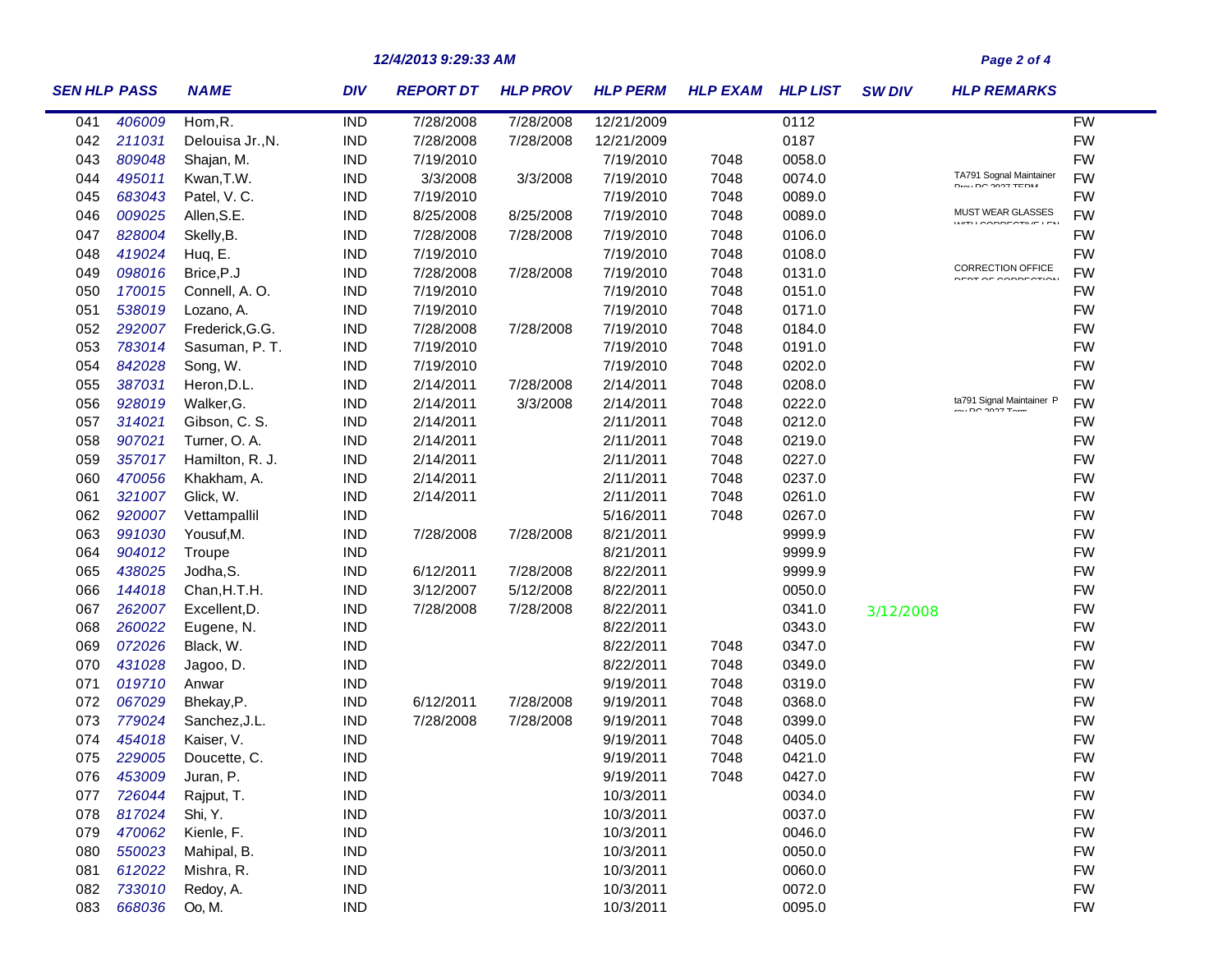## *12/4/2013 9:29:33 AM Page 3 of 4*

| <b>SEN HLP PASS</b> |        | <b>NAME</b>          | <b>DIV</b> | <b>REPORT DT</b> | <b>HLP PROV</b> | <b>HLP PERM</b> | <b>HLP EXAM HLP LIST</b> |        | <b>SW DIV</b> | <b>HLP REMARKS</b> |  |
|---------------------|--------|----------------------|------------|------------------|-----------------|-----------------|--------------------------|--------|---------------|--------------------|--|
| 084                 | 990032 | Yee, B.              | <b>IND</b> |                  |                 | 10/3/2011       |                          | 0102.0 |               | <b>FW</b>          |  |
| 085                 | 986012 | Wu, Y.               | <b>IND</b> |                  |                 | 10/3/2011       |                          | 0115.0 |               | <b>FW</b>          |  |
| 086                 | 002040 | Adams, A.            | <b>IND</b> |                  |                 | 10/3/2011       |                          | 0381.0 |               | <b>FW</b>          |  |
| 087                 | 270046 | Fenton, A.           | <b>IND</b> |                  |                 | 10/3/2011       |                          | 0408.0 |               | <b>FW</b>          |  |
| 088                 | 402023 | Holder, J.           | <b>IND</b> | 11/7/2011        |                 | 11/7/2011       |                          | 0151.0 |               | <b>FW</b>          |  |
| 089                 | 711020 | Portnov, B.          | <b>IND</b> |                  |                 | 11/7/2011       |                          | 0175.0 |               | <b>FW</b>          |  |
| 090                 | 385028 | Henry, F.            | <b>IND</b> | 11/7/2011        |                 | 11/7/2011       |                          | 0180.0 |               | <b>FW</b>          |  |
| 091                 | 318003 | Ginebra, L.          | <b>IND</b> | 11/7/2011        |                 | 11/7/2011       |                          | 0183.0 |               | <b>FW</b>          |  |
| 092                 | 546015 | Mackoon, P.          | <b>IND</b> |                  |                 | 11/7/2011       |                          | 0120.0 | 2/15/2012     | <b>FW</b>          |  |
| 093                 | 690022 | Pena, D.             | <b>IND</b> | 6/18/2012        |                 | 6/18/2012       |                          | 0022.0 |               | <b>FW</b>          |  |
| 094                 | 059017 | Bennett, A. K.       | <b>IND</b> | 6/18/2012        |                 | 6/18/2012       |                          | 0211.5 |               | <b>FW</b>          |  |
| 095                 | 641021 | Narain, A. P.        | <b>IND</b> | 6/18/2012        |                 | 6/18/2012       |                          | 0226.0 |               | <b>FW</b>          |  |
| 096                 | 145052 | Charles, R. I.       | <b>IND</b> | 6/18/2012        |                 | 6/18/2012       |                          | 0227.0 |               | <b>FW</b>          |  |
| 097                 | 470067 | Khan, S.             | <b>IND</b> | 6/18/2012        |                 | 6/18/2012       |                          | 0237.0 |               | <b>FW</b>          |  |
| 098                 | 697007 | Pettyjohn, J. J.     | <b>IND</b> | 6/18/2012        |                 | 6/18/2012       |                          | 0242.0 |               | <b>FW</b>          |  |
| 099                 | 226028 | Dong, D. M.          | <b>IND</b> | 6/18/2012        |                 | 6/18/2012       |                          | 0248.0 |               | <b>FW</b>          |  |
| 100                 | 337052 | Greenidge, M. A.     | <b>IND</b> | 6/18/2012        |                 | 6/18/2012       |                          | 0251.0 |               | <b>FW</b>          |  |
| 101                 | 051020 | Bazzey, W. L.        | <b>IND</b> | 6/18/2012        |                 | 6/18/2012       |                          | 0256.0 |               | <b>FW</b>          |  |
| 102                 | 716028 | Primous, R. E.       | <b>IND</b> | 6/18/2012        |                 | 6/18/2012       |                          | 0304.0 |               | <b>FW</b>          |  |
| 103                 | 996059 | Zheng, C.            | <b>IND</b> | 7/23/2012        |                 | 7/23/2012       |                          | 0262.0 |               | <b>FW</b>          |  |
| 104                 | 866009 | St-Tulias, M.        | <b>IND</b> | 7/23/2012        |                 | 7/23/2012       |                          | 0276.0 |               | <b>FW</b>          |  |
| 105                 | 722000 | Qiu, K.              | <b>IND</b> | 7/23/2012        |                 | 7/23/2012       |                          | 0347.0 |               | <b>FW</b>          |  |
| 106                 | 001045 | Abraham, R.          | <b>IND</b> | 7/23/2012        |                 | 7/23/2012       |                          | 0352.0 |               | <b>FW</b>          |  |
| 107                 | 125031 | Callender, A. K.     | <b>IND</b> | 7/23/2012        |                 | 7/23/2012       |                          | 0268.0 | 9/16/2012     | <b>FW</b>          |  |
| 108                 | 124012 | Caicedo-Torres, L.   | <b>IND</b> | 9/17/2012        |                 | 9/17/2012       | 7048                     | 0236.0 |               | <b>FW</b>          |  |
| 109                 | 217000 | Dhoray, W. N.        | <b>IND</b> | 9/17/2012        |                 | 9/17/2012       | 8081                     | 0254.0 |               | <b>FW</b>          |  |
| 110                 | 669000 | Ortiz, E.            | <b>IND</b> | 9/17/2012        |                 | 9/17/2012       | 8081                     | 0329.0 |               | <b>FW</b>          |  |
| 111                 | 722028 | Qiu, Y.              | <b>IND</b> | 9/17/2012        |                 | 9/17/2012       | 8081                     | 0368.0 |               | <b>FW</b>          |  |
| 112                 | 270000 | Fernandez, C. M.     | <b>IND</b> | 9/17/2012        |                 | 9/17/2012       | 8081                     | 0382.0 |               | <b>FW</b>          |  |
| 113                 | 875000 | Sykes, M.            | <b>IND</b> | 9/17/2012        |                 | 9/17/2012       | 8081                     | 0391.0 |               | <b>FW</b>          |  |
| 114                 | 505000 | Lashley, L. C.       | <b>IND</b> | 10/1/2012        |                 | 10/1/2012       | 7048                     | 0365.5 |               | <b>FW</b>          |  |
| 115                 | 808031 | Serban, V. C.        | <b>IND</b> | 10/1/2012        |                 | 10/1/2012       | 8081                     | 0410.0 |               | <b>FW</b>          |  |
| 116                 | 869000 | Sue Chuen Ken, A. A. | <b>IND</b> | 10/1/2012        |                 | 10/1/2012       | 8081                     | 0419.0 |               | <b>FW</b>          |  |
| 117                 | 185000 | Crichlow, K. N.      | <b>IND</b> | 10/1/2012        |                 | 10/1/2012       | 8081                     | 0433.0 |               | <b>FW</b>          |  |
| 118                 | 201096 | Davis, A. A.         | <b>IND</b> | 10/1/2012        |                 | 10/1/2012       | 8081                     | 0454.0 |               | <b>FW</b>          |  |
| 119                 | 900000 | Toussaint, H. P.     | <b>IND</b> | 10/1/2012        |                 | 10/1/2012       | 8081                     | 0464.0 |               | <b>FW</b>          |  |
| 120                 | 523050 | Lichtenberg, P. R.   | IND        | 11/13/2012       |                 | 11/13/2012      |                          | 9999.9 |               | <b>FW</b>          |  |
| 121                 | 363036 | Haripersad, M.       | <b>IND</b> | 11/13/2012       |                 | 11/13/2012      |                          | 9999.9 |               | <b>FW</b>          |  |
| 122                 | 470071 | Khan, R. F.          | <b>IND</b> | 11/13/2012       |                 | 11/13/2012      |                          | 9999.9 | 11/15/2012    | <b>FW</b>          |  |
| 123                 | 152000 | Cifuentes, H.        | <b>IND</b> | 11/13/2012       |                 | 11/13/2012      |                          | 9999.9 | 12/21/2012    | <b>FW</b>          |  |
| 124                 | 534052 | Lopez, C.            | <b>IND</b> | 7/23/2012        |                 | 7/23/2012       |                          | 0328.0 | 3/26/2013     | <b>FW</b>          |  |
| 125                 | 616033 | Monrose, C.          | <b>IND</b> | 4/29/2013        |                 | 3/1/2013        | 8081                     | 0213.0 |               | <b>FW</b>          |  |
| 126                 | 426057 | ISLAM, A.            | <b>IND</b> | 4/29/2013        |                 | 3/1/2013        | 8081                     | 0266.0 |               | <b>FW</b>          |  |